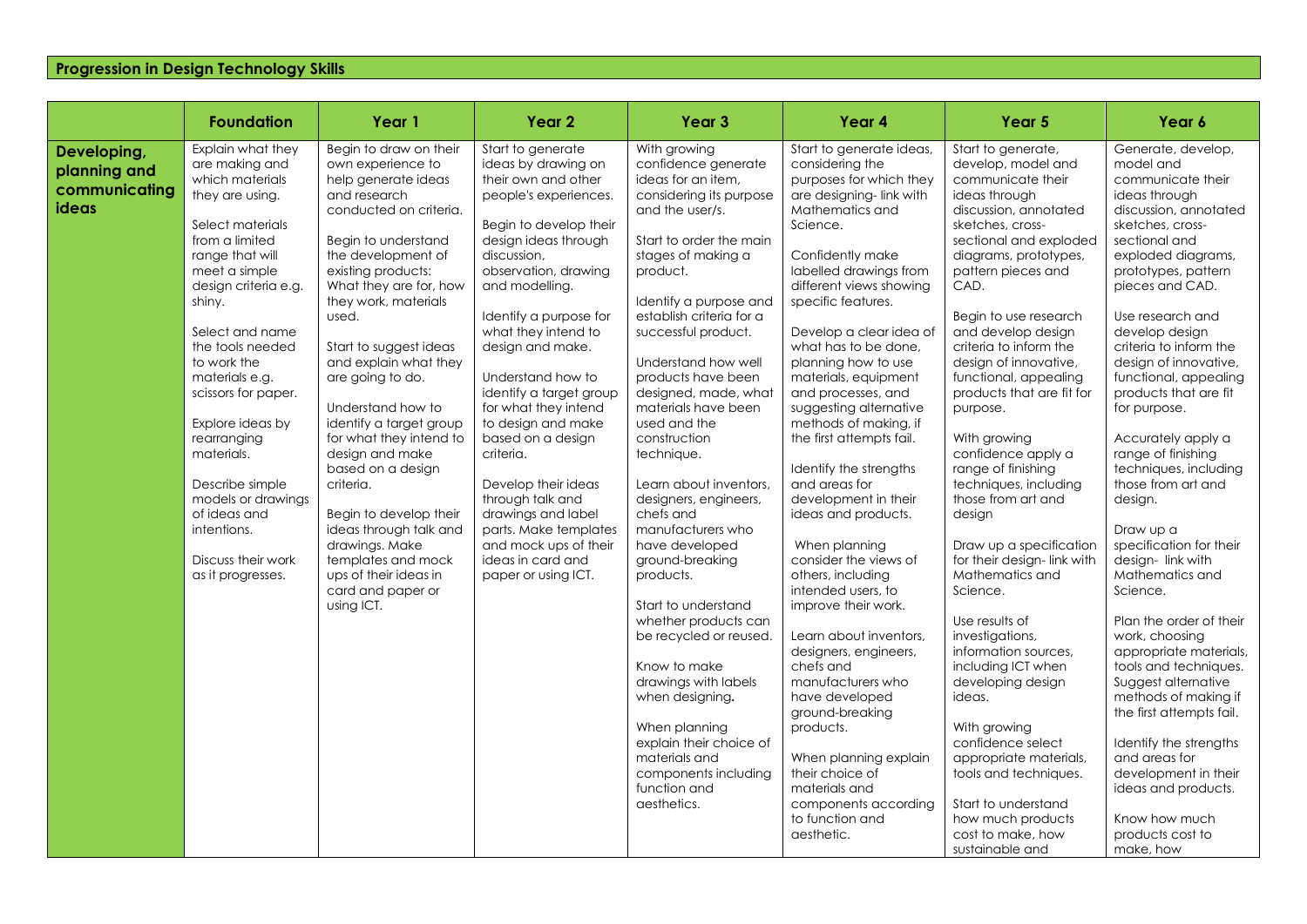|                                                                                                           |                                                                                                                                                                                                                                                                                                                                                                                                                        |                                                                                                                                                                                                                                                                                                                                                                                                                                                                             |                                                                                                                                                                                                                                                                                                                                                                                                                                                                                       |                                                                                                                                                                                                                                                                                                                                                                                                                                                                                                                                           |                                                                                                                                                                                                                                                                                                                                                                                                                                                                                                           | innovative they are<br>and the impact<br>products have beyond<br>their intended purpose.                                                                                                                                                                                                                                                                                                                                                                                                                                                                                 | sustainable and<br>innovative they are<br>and the impact<br>products have<br>beyond their intended<br>purpose.                                                                                                                                                                                                                                                                                                                          |
|-----------------------------------------------------------------------------------------------------------|------------------------------------------------------------------------------------------------------------------------------------------------------------------------------------------------------------------------------------------------------------------------------------------------------------------------------------------------------------------------------------------------------------------------|-----------------------------------------------------------------------------------------------------------------------------------------------------------------------------------------------------------------------------------------------------------------------------------------------------------------------------------------------------------------------------------------------------------------------------------------------------------------------------|---------------------------------------------------------------------------------------------------------------------------------------------------------------------------------------------------------------------------------------------------------------------------------------------------------------------------------------------------------------------------------------------------------------------------------------------------------------------------------------|-------------------------------------------------------------------------------------------------------------------------------------------------------------------------------------------------------------------------------------------------------------------------------------------------------------------------------------------------------------------------------------------------------------------------------------------------------------------------------------------------------------------------------------------|-----------------------------------------------------------------------------------------------------------------------------------------------------------------------------------------------------------------------------------------------------------------------------------------------------------------------------------------------------------------------------------------------------------------------------------------------------------------------------------------------------------|--------------------------------------------------------------------------------------------------------------------------------------------------------------------------------------------------------------------------------------------------------------------------------------------------------------------------------------------------------------------------------------------------------------------------------------------------------------------------------------------------------------------------------------------------------------------------|-----------------------------------------------------------------------------------------------------------------------------------------------------------------------------------------------------------------------------------------------------------------------------------------------------------------------------------------------------------------------------------------------------------------------------------------|
| <b>Working with</b><br>tools,<br>equipment,<br>materials and<br>components to<br>make quality<br>products | Begin to create<br>their design using<br>basic techniques.<br>Start to build<br>structures, joining<br>components<br>together.<br>Look at simple<br>hinges, wheels and<br>axles. Use<br>technical<br>vocabulary when<br>appropriate.<br>Begin to use<br>scissors to cut<br>straight and<br>curved edges and<br>hole pinches to<br>punch holes.<br>Explore using/<br>holding basic tools<br>such as a saw or<br>hammer. | Begin to make their<br>design using<br>appropriate<br>techniques.<br>Begin to build<br>structures, exploring<br>how they can be<br>made stronger, stiffer<br>and more stable.<br>Explore and use<br>mechanisms [for<br>example, levers,<br>sliders, wheels and<br>axles], in their<br>products.<br>With help measure,<br>mark out, cut and<br>shape a range of<br>materials.<br>Explore using tools e.g.<br>scissors and a hole<br>punch safely.<br>Begin to assemble, join | Begin to select tools<br>and materials; use<br>correct vocabulary to<br>name and describe<br>them.<br>Build structures,<br>exploring how they<br>can be made<br>stronger, stiffer and<br>more stable.<br>With help measure,<br>cut and score with<br>some accuracy.<br>Learn to use hand<br>tools safely and<br>appropriately.<br>Start to assemble, join<br>and combine<br>materials in order to<br>make a product.<br>Demonstrate how to<br>cut, shape and join<br>fabric to make a | Select a wider range<br>of tools and<br>techniques for making<br>their product <i>i.e.</i><br>construction materials<br>and kits, textiles, food<br>ingredients,<br>mechanical<br>components and<br>electrical<br>components.<br>Explain their choice of<br>tools and equipment<br>in relation to the skills<br>and techniques they<br>will be<br>Using.<br>Start to understand<br>that mechanical and<br>electrical systems<br>have an input, process<br>and output.<br>Start to understand<br>that mechanical<br>systems such as levers | Select a wider range of<br>tools and techniques<br>for making their<br>product safely.<br>Know how to measure.<br>mark out, cut and<br>shape a range of<br>materials, using<br>appropriate tools,<br>equipment and<br>techniques.<br>Start to join and<br>combine materials and<br>components<br>accurately in<br>temporary and<br>permanent ways.<br>Know how mechanical<br>systems such as cams or<br>pulleys or gears create<br>movement.<br>Understand how more<br>complex electrical<br>circuits and | Select appropriate<br>materials, tools and<br>techniques e.g. cutting,<br>shaping, joining and<br>finishing, accurately.<br>Select from and use a<br>wider range of<br>materials and<br>components, including<br>construction materials,<br>textiles and ingredients,<br>according to their<br>functional properties<br>and aesthetic qualities.<br>Understand how<br>mechanical systems<br>such as cams or pulleys<br>or gears create<br>movement.<br>Know how more<br>complex electrical<br>circuits and<br>components can be<br>used to create<br>functional products | Confidently select<br>appropriate tools,<br>materials.<br>components and<br>techniques and use<br>them.<br>Use tools safely and<br>accurately.<br>Assemble<br>components to make<br>working models.<br>Aim to make and to<br>achieve a quality<br>product.<br>With confidence pin,<br>sew and stitch<br>materials together to<br>create a product.<br>Demonstrate when<br>make modifications as<br>they go along.<br>Construct products |
|                                                                                                           | Use adhesives to<br>join material.                                                                                                                                                                                                                                                                                                                                                                                     | and combine<br>materials and<br>components together<br>using a variety of<br>temporary methods<br>e.g. glues or masking<br>tape.<br>Begin to use simple<br>finishing techniques to<br>improve the<br>appearance of their<br>product.                                                                                                                                                                                                                                        | simple product. Use<br>basic sewing<br>techniques.<br>Start to choose and<br>use appropriate<br>finishing techniques<br>based on own ideas.                                                                                                                                                                                                                                                                                                                                           | and linkages or<br>pneumatic systems<br>create<br>movement.<br>Know how simple<br>electrical circuits and<br>components can be<br>used to create<br>functional products.<br>Measure, mark out,<br>cut, score and<br>assemble components<br>with more accuracy.<br>Start to work safely<br>and accurately with a<br>range of simple tools.                                                                                                                                                                                                 | components can be<br>used to create<br>functional products.<br>Continue to learn how<br>to program a computer<br>to monitor changes in<br>the environment and<br>control their products.<br>Understand how to<br>reinforce and<br>strengthen a 3D<br>framework.<br>Now sew using a range<br>of different stitches, to<br>weave and knit.                                                                                                                                                                  | and how to program a<br>computer to monitor<br>changes in the<br>environment and<br>control their products.<br>Understand that<br>mechanical and<br>electrical systems have<br>an input, process and<br>output.<br>Begin to measure and<br>mark out more<br>accurately.<br>Demonstrate how to<br>use skills in using<br>different tools and                                                                                                                                                                                                                              | using permanent<br>joining techniques.<br>Understand how<br>mechanical systems<br>such as cams or<br>pulleys or gears create<br>movement.<br>Know how more<br>complex electrical<br>circuits and<br>components can be<br>used to create<br>functional products<br>and how to program<br>a computer to monitor<br>changes in the<br>environment and                                                                                      |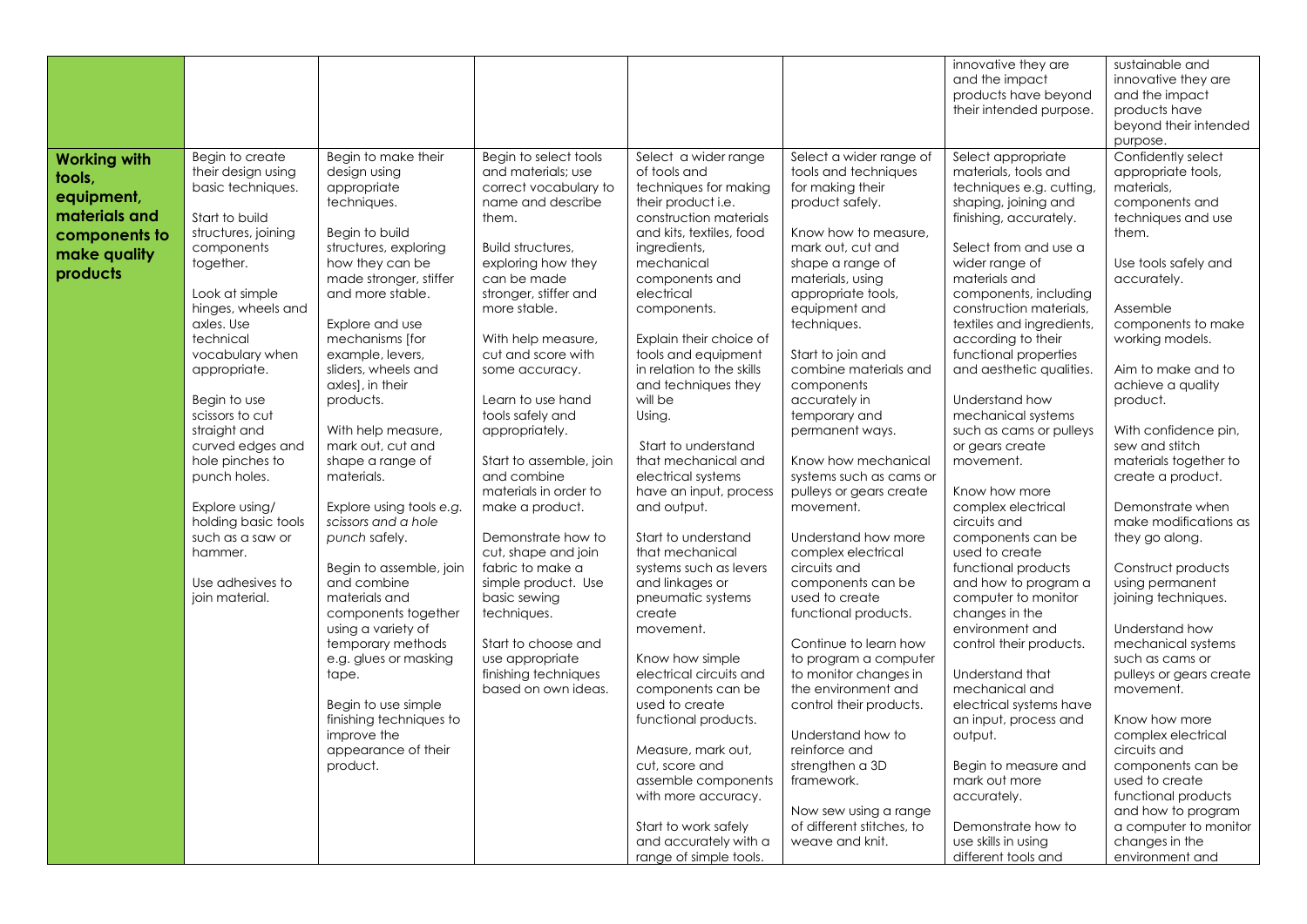|                                                |                                                                                                                                                                                                                                                                                                                                                                     |                                                                                                                                                                                                                                                                                                                                                                             |                                                                                                                                                                                                                                                                                                                                                                                                                    | Start to think about<br>their ideas as they<br>make progress and be<br>willing to change<br>things if this helps them<br>to improve their work.<br>Start to measure, tape<br>or pin, cut and join<br>fabric with some<br>accuracy.                                                                                                                           | Demonstrate how to<br>measure, tape or pin,<br>cut and join fabric with<br>some accuracy.<br>Begin to use finishing<br>techniques to<br>strengthen and improve<br>the appearance of<br>their product using a<br>range of equipment<br>including ICT.                                                                                                                        | equipment safely and<br>accurately<br>With growing<br>confidence cut and<br>join with accuracy to<br>ensure a good-quality<br>finish to the product<br>Weigh and measure<br>accurately (time, dry<br>ingredients, liquids).<br>Use finishing techniques<br>to strengthen and<br>improve the<br>appearance of their<br>product using a range<br>of equipment including<br>ICT. | control their products.<br>Know how to reinforce<br>and strengthen a 3D<br>framework.<br>Understand that<br>mechanical and<br>electrical systems<br>have an input,<br>process and output.<br>Use finishing<br>techniques to<br>strengthen and<br>improve the<br>appearance of their<br>product using a range<br>of equipment<br>including ICT.                                                                                                                                                         |
|------------------------------------------------|---------------------------------------------------------------------------------------------------------------------------------------------------------------------------------------------------------------------------------------------------------------------------------------------------------------------------------------------------------------------|-----------------------------------------------------------------------------------------------------------------------------------------------------------------------------------------------------------------------------------------------------------------------------------------------------------------------------------------------------------------------------|--------------------------------------------------------------------------------------------------------------------------------------------------------------------------------------------------------------------------------------------------------------------------------------------------------------------------------------------------------------------------------------------------------------------|--------------------------------------------------------------------------------------------------------------------------------------------------------------------------------------------------------------------------------------------------------------------------------------------------------------------------------------------------------------|-----------------------------------------------------------------------------------------------------------------------------------------------------------------------------------------------------------------------------------------------------------------------------------------------------------------------------------------------------------------------------|-------------------------------------------------------------------------------------------------------------------------------------------------------------------------------------------------------------------------------------------------------------------------------------------------------------------------------------------------------------------------------|--------------------------------------------------------------------------------------------------------------------------------------------------------------------------------------------------------------------------------------------------------------------------------------------------------------------------------------------------------------------------------------------------------------------------------------------------------------------------------------------------------|
| <b>Evaluating</b><br>processes and<br>products | Say what they like<br>and do not like<br>about items they<br>have made and<br>attempt to say<br>why.<br>Begin to talk about<br>their designs as<br>they develop and<br>identify good and<br>bad points.<br>Start to talk about<br>changes made<br>during the making<br>process.<br>Discuss how closely<br>their finished<br>products meet<br>their design criteria. | Start to evaluate their<br>product by discussing<br>how well it works in<br>relation to the purpose<br>(design criteria).<br>When looking at<br>existing products<br>explain what they like<br>and dislike about<br>Products and why.<br>Begin to evaluate their<br>products as they are<br>developed, identifying<br>strengths and possible<br>changes they might<br>make. | Evaluate their work<br>against their design<br>criteria.<br>Look at a range of<br>existing products<br>explain what they like<br>and dislike about<br>Products and why.<br>Start to evaluate their<br>products as they are<br>developed, identifying<br>strengths and possible<br>changes they might<br>make.<br>With confidence talk<br>about their ideas,<br>saying what they like<br>and dislike about<br>them. | Start to evaluate their<br>product against<br>original design criteria<br>e.g. how well it meets<br>its intended purpose<br>Begin to disassemble<br>and evaluate familiar<br>products and consider<br>the views of others to<br>improve them.<br>Evaluate the key<br>designs of individuals<br>in design and<br>technology has<br>helped shape the<br>world. | Evaluate their products<br>carrying out<br>appropriate tests.<br>Start to their work both<br>during and at the end<br>of the assignment.<br>Be able to disassemble<br>and evaluate familiar<br>products and consider<br>the views of others to<br>improve them.<br>Evaluate the key<br>designs of individuals in<br>design and technology<br>has helped shape the<br>world. | Start to evaluate a<br>product against the<br>original design<br>specification and by<br>carrying out tests.<br>Evaluate their work<br>both during and at the<br>end of the assignment.<br>Begin to evaluate it<br>personally and seek<br>evaluation from others.<br>Evaluate the key<br>designs of individuals in<br>design and technology<br>has helped shape the<br>world. | Evaluate their<br>products, identifying<br>strengths and areas<br>for development, and<br>carrying out<br>appropriate tests.<br>Evaluate their work<br>both during and at<br>the end of the<br>assignment.<br>Record their<br>evaluations using<br>drawings with labels.<br>Evaluate against their<br>original criteria and<br>suggest ways that<br>their product could be<br>improved.<br>Evaluate the key<br>designs of individuals<br>in design and<br>technology has<br>helped shape the<br>world. |